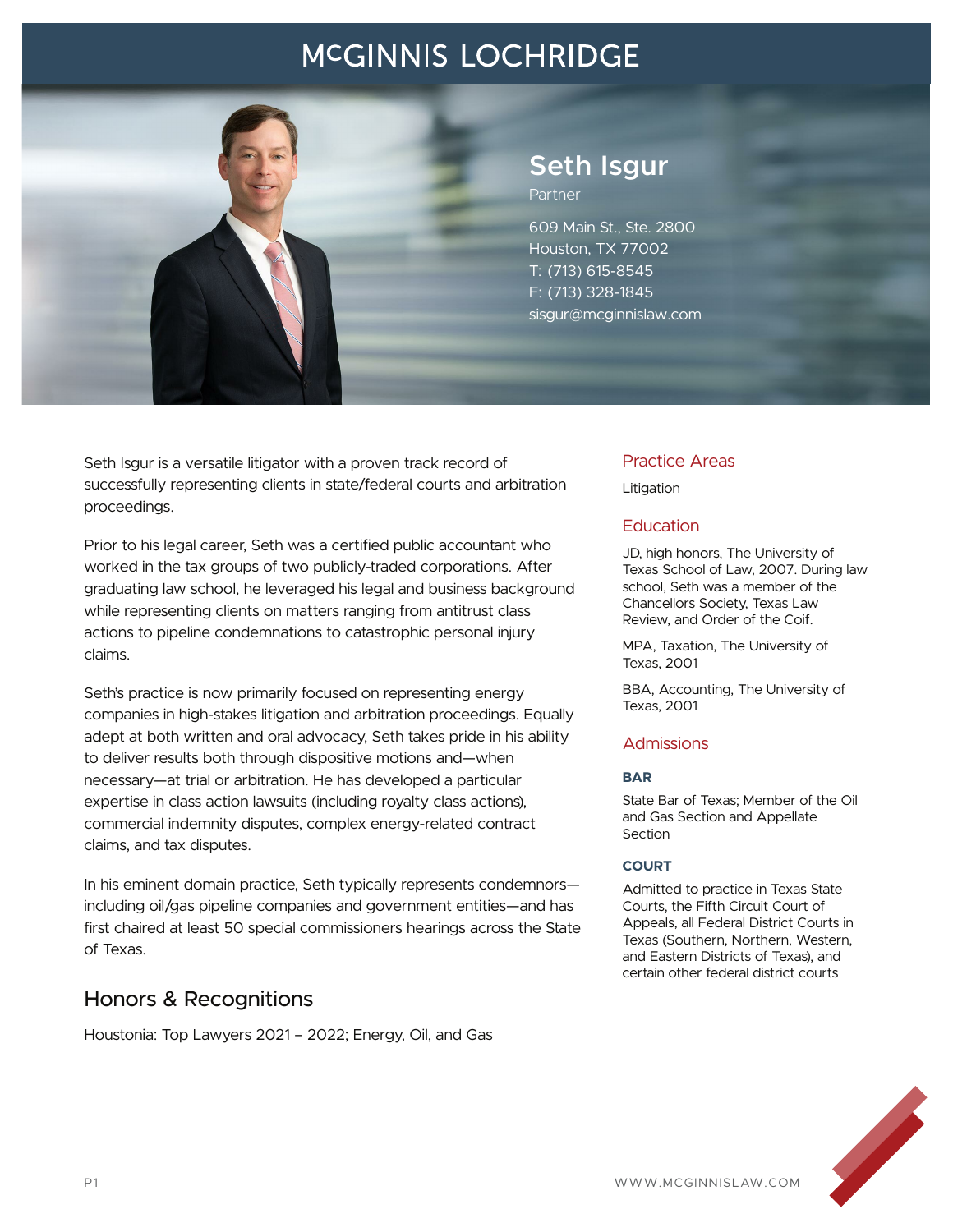# **MCGINNIS LOCHRIDGE**

# **Seth Isgur**

Texas Rising Star, business litigation, Thomson Reuters, 2017

## Community & Professional

Certified Public Accountant

Texas Association of Defense Counsel, Member of the Board of Directors

# **Experience**

### **Representative experience generating reported opinions**

- Defended a multinational energy company against a putative nationwide class action lawsuit in which it was alleged that the company had underpaid royalties on natural gas, obtaining a dismissal on the pleadings – *Key v. Exxon Mobil Corp.*, 508 F. Supp. 3d 1072 (E.D. Okla. 2020)
- Represented a multinational energy company in a commercial indemnity dispute arising out of environmental contamination in Louisiana, including participating in a two-week jury trial that resulted in an eight-figure verdict for the client – *Exxon Mobil Corp. v. Trade Expl. Corp.*, 14-19-00091-CV, 2020 WL 7214159 (Tex. App.—Houston [14th Dist.] Dec. 8, 2020, no pet.)
- Defended a major energy company against a putative nationwide class action lawsuit in which it was alleged that the company had underpaid royalties on natural gas, obtaining a dismissal on the pleadings – *Wheeler v. Exxon Mobil Corp.*, CV 19-4025-KHV, 2019 WL 5188738, at \*1 (D. Kan. Oct. 15, 2019)
- Represented an international avigation company in arbitration proceedings and related litigation arising out of a contractual dispute with its investment partners, including defending an interim arbitration award in favor of the client – *Air Ctr. Helicopters v. Starlite Investments Ireland*, 4:18-CV-00599-O, 2018 WL 3970478 (N.D. Tex. Aug. 15, 2018)
- Obtained summary judgment in favor of a national rental car company in a personal injury lawsuit in which the plaintiff alleged that the company had furnished a defective vehicle – *Madere v. Enter. Holdings*, 5:15- CV-954-XR, 2016 WL 7235829 (W.D. Tex. Dec. 14, 2016)
- Represented the City of Houston's Municipal Secretary in a lawsuit in which it was alleged that the Secretary improperly rejected a referendum petition that sought to overturn the Houston Equal Rights Ordinance, which lawsuit culminated with a multi-week trial and jury verdict in favor of the Secretary – *In re Woodfill*, 470 S. W.3d 473 (Tex. 2015) (overturning said jury verdict)
- Represented a settlement trust in litigation concerning an individual who repeatedly violated the trust's procedures, obtaining an injunction and recovering attorneys' fees on behalf of the trust – *Settlement Facility Dow Corning Tr. v. D'Iorio*, 11-10562, 2015 WL 5707116, at \*2 (E.D. Mich. Sept. 29, 2015)
- Defended insurance company in a coverage dispute involving pollution, obtaining an arbitration award and a subsequent summary judgment (as affirmed by the Fifth Circuit Court of Appeals) in favor of the insurer – *Nat'l Union Fire Ins. Co. of Pittsburgh, PA v. Cont'l Carbon*, CIV.A. H-10-2379, 2012 WL 43604 (S.D. Tex.

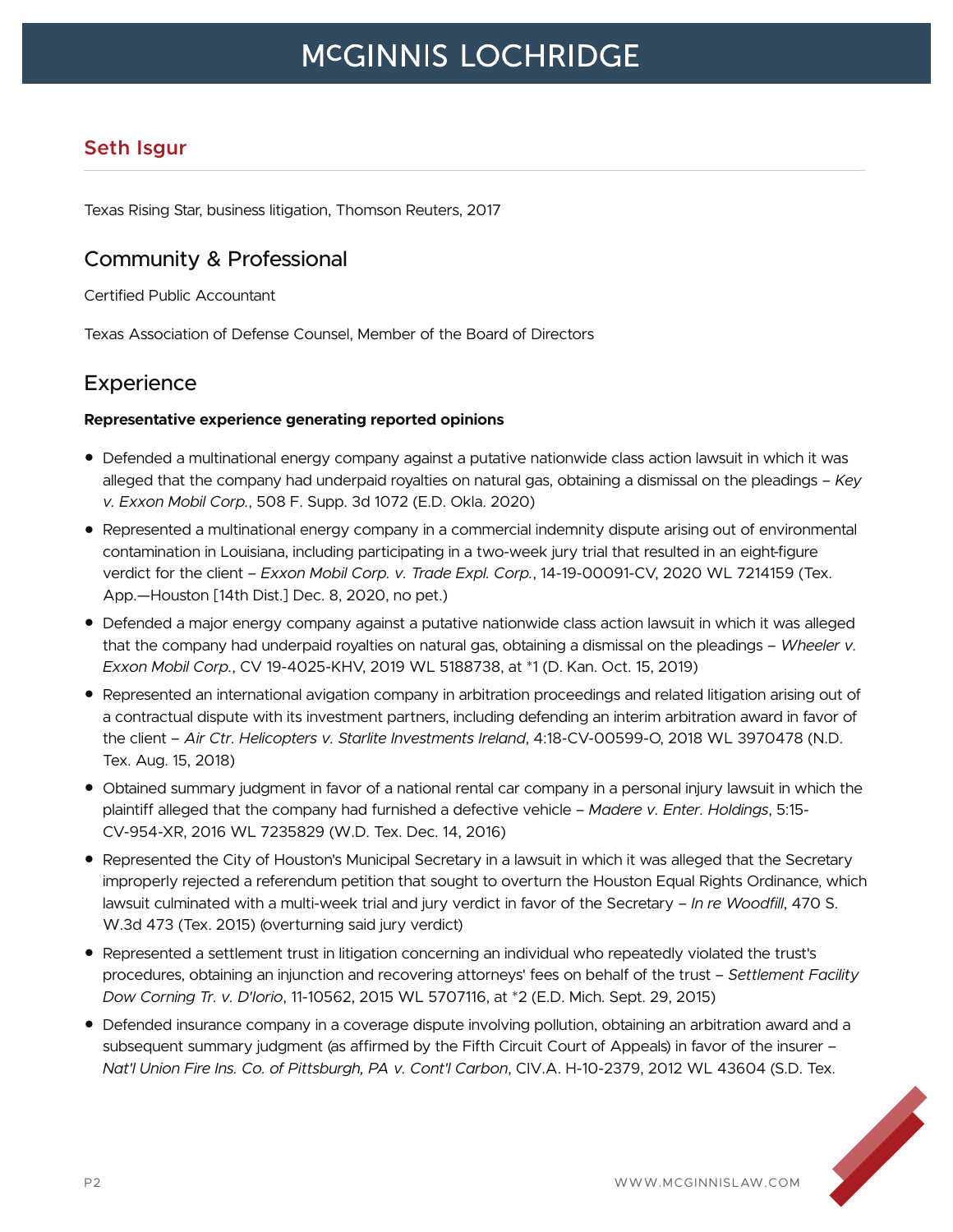## **Seth Isgur**

Jan. 9, 2012), aff'd, 517 Fed. Appx. 269 (5th Cir. 2013)

● Defended insurance company in a duty to defend dispute involving alleged construction defects, obtaining summary judgment in favor of the insurer – *Wilshire Ins. v. RJT Constr.*, SA-08-CA-0178-H, 2008 WL 11417384 (W.D. Tex. Aug. 25, 2008)

### **Other representative litigation experience**

- Served as the first chair in an arbitration to resolve competing claims to a participation interest in an international oil and gas project, obtaining the full relief sought by the client
- Served as the sole chair in an arbitration to determine whether the purchaser or the seller of a company was entitled to tax refunds for tax periods prior to the company's acquisition
- Served as the sole chair in an arbitration involving the sale of medical imaging equipment, and obtained an award (later confirmed in state court) representing the full amount of damages sought by the client
- Defended a hospital against a putative class action alleging that the hospital violated antitrust laws through artificially suppressing the compensation paid to its nurses
- Defended a national rental car company in dozens of tort lawsuits (e.g., negligent entrustment, respondeat superior, and product-liability) in state and federal courts throughout Texas
- Obtained summary judgment in favor of a real estate partnership that brought suit to enforce a contract for the sale of land in Montgomery County, Texas
- Obtained summary judgment in favor of the manufacturer of a video amusement device that had been sued in federal court by a putative class for alleged deceptive trade practices
- Obtained summary judgment in favor of an ERISA plan in a dispute over retirement benefits
- Defended a real estate partnership in a state court lawsuit filed by an investor who accused the partnership of misrepresenting its financial prospects
- Represented a manufacturer of smart meters in a federal lawsuit regarding a dispute over the acquisition of a competing company
- Defended an insurance company in a lawsuit brought by a state attorney general who alleged that the insurer violated antitrust laws in the aftermath of Hurricane Katrina
- Represented the manufacturer of medical equipment in a multi-party lawsuit involving allegations of fraud in connection with the sale of medical devices
- Defended the manufacturer of electric submersible pumps in a federal lawsuit alleging that faulty equipment had been supplied to an entity in Saudi Arabia
- Represented a large solid waste disposal company in a contract dispute with a Texas municipality
- Defended a multi-national software company in a state court lawsuit brought by a former employee who sought to recover the value of certain stock options
- Represented a municipality in a lawsuit alleging that the municipality violated the constitutional rights of property developers who had been denied a permit